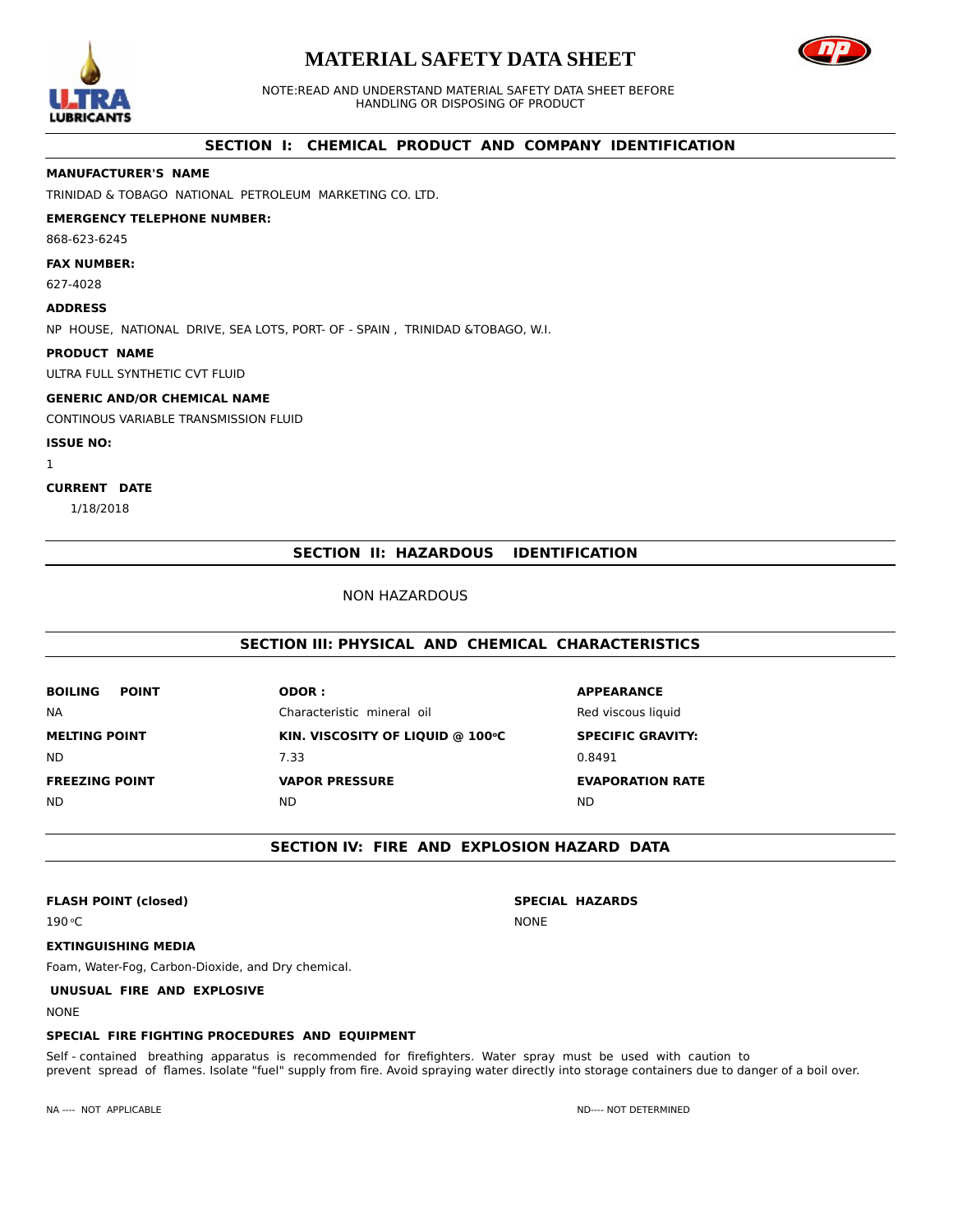### **SECTION V: REACTIVITY DATA**

## **STABILITY ( UNDER NORMAL CONDITIONS)**

**STABLE** 

## **CONDITIONS TO AVOID**

none known

#### I**NCOMPATIBILITY ( MATERIALS TO AVOID)**

STRONG OXIDISERS such as hydrogen peroxide, bromine and chromic acid.

#### **PRODUCTS EVOLVED WHEN SUBJECTED TO HEAT OR COMBUSTION**

Toxic levels of carbon monoxide, carbon dioxide and other harmful products.

## **SECTION VI: HEALTH HAZARD DATA**

#### **ROUTE(S) OF ENTRY**

Skin, Eyes, Inhalation, Ingestion

#### **EFFECTS OF OVEREXPOSURE**

SKIN :Expected to be a mild skin irritant.

EYES :Direct eye contact may cause temporary discomfort

INHALATION: Inhalation of vapors at an elevated temperature may cause respiratory irritation.

INGESTION : If a large amount is swallowed, abdominal discomfort, and nausea may occur.

#### **EMERGENCY AND FIRST AID PROCEDURES**

SKIN : Wash with soap and water. Obtain medical attention if skin disorders develop.

Remove contaminated clothing and launder before reuse. Discard shoes and other leather articles saturated with the material.

EYES: Flush eyes with plenty of water and obtain medical aid if irritation persists.

INHALATION: If adverse effects occur, remove to fresh air.Using proper respiratory protection, immediately remove the

affected victim from exposure. Administer artificial respiration if breathing is stopped. Keep at rest.

INGESTION : If swallowed, give two glasses of water and get medical attention. DO NOT INDUCE VOMITING.

#### **SECTION VII: PRECAUTIONS FOR SAFE HANDLING AND USE**

## **PROCEDURE IN CASE OF ACCIDENTAL, RELEASE, BREAKAGE OR LEAKAGE**

Remove mechanically or contain on an absorbent material (eg. sand or earth) to prevent migration and entry into sewers or streams.Eliminate sources of ignition. PPE must be worn.

Clean any slippery surfaces by appropriate techniques, such as : several moppings or swabbings with

appropriate solvents ; washing with mild, caustic detergents or solutions.

#### **WASTE DISPOSAL METHOD**

Dispose of in accordance with good waste management practise and local regulations.

#### **PRECAUTIONS TO BE TAKEN IN HANDLING AND STORING**

Keep away from heat and flames.

Do not store near strong oxidizing agents.

#### **SPECIAL PRECAUTION**

Empty containers retain material residue. Do not cut, weld, braze, solder, drill, grind or expose containers to heat, flame, spark or other sources of ignition.Do not reuse empties without commercial cleaning or reconditioning.

## **OTHER PRECAUTIONS**

|                     | <b>NFPA CODE</b> | HMIS CODE | <b>KEY</b>       |
|---------------------|------------------|-----------|------------------|
| HEALTH              | 0                | 0         | $4 = SEVERE$     |
| <b>FLAMMABILITY</b> |                  | 1         | $3 =$ SERIOUS    |
| <b>REACTIVITY</b>   | 0                | 0         | $2 = MODERATE$   |
|                     |                  |           | $1 = SLIGHT$     |
|                     |                  |           | MINIMAL<br>$0 =$ |

Note: NFPA---National Fire Protection Association HMIS--- Hazardous Materials Identification System